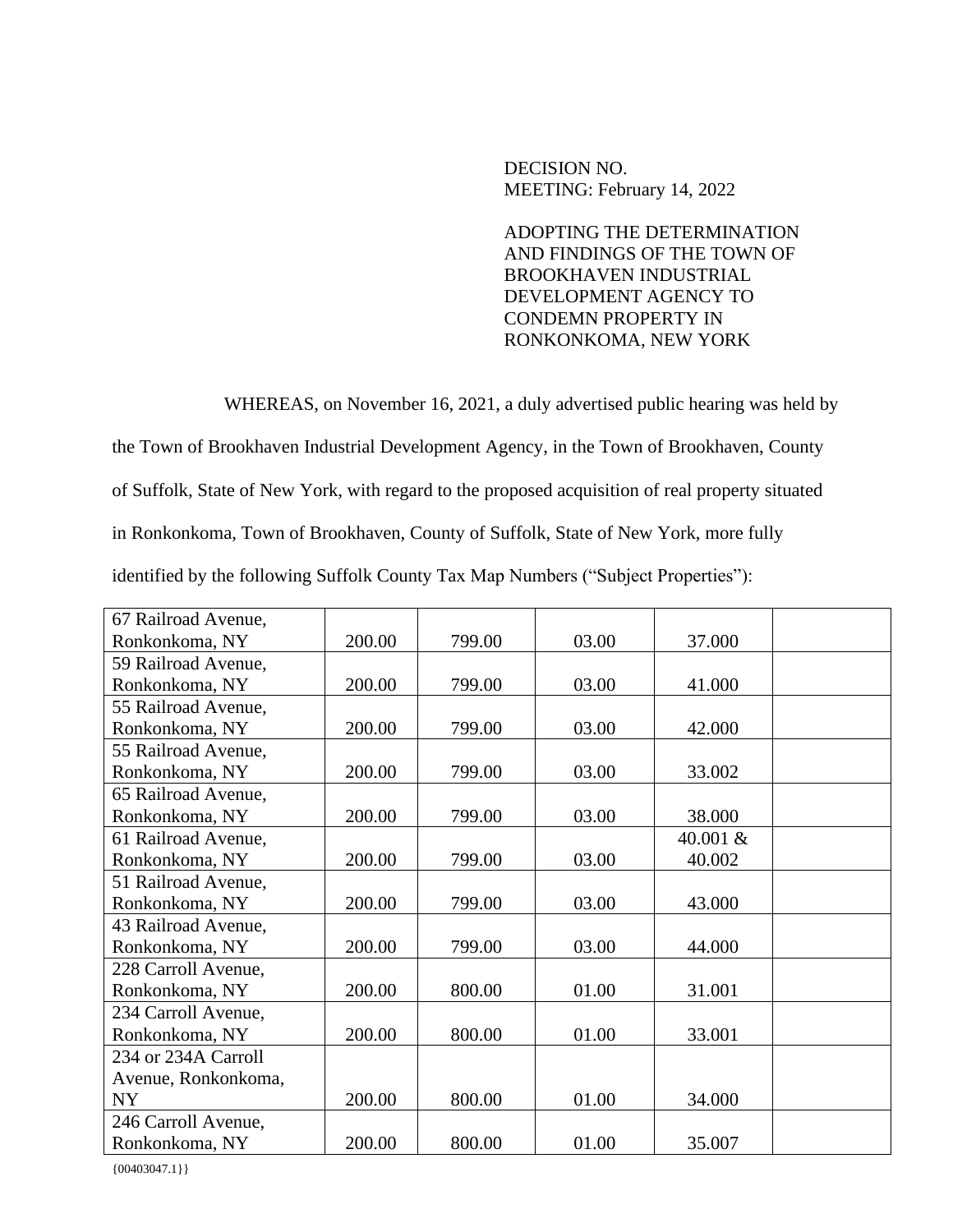| 81 Railroad Avenue, |        |        |       |        |  |
|---------------------|--------|--------|-------|--------|--|
| Ronkonkoma, NY      | 200.00 | 800.00 | 01.00 | 35.008 |  |
| 246 Carroll Avenue, |        |        |       |        |  |
| Ronkonkoma, NY      | 200.00 | 800.00 | 01.00 | 35.009 |  |
| 42 Union Avenue,    |        |        |       |        |  |
| Ronkonkoma, NY      | 200.00 | 800.00 | 02.00 | 9.000  |  |
| 54A Union Avenue,   |        |        |       |        |  |
| Ronkonkoma, NY      | 200.00 | 800.00 | 02.00 | 10.000 |  |
| 54 Union Avenue,    |        |        |       |        |  |
| Ronkonkoma, NY      | 200.00 | 800.00 | 02.00 | 11.000 |  |
| 62 Union Avenue.    |        |        |       |        |  |
| Ronkonkoma, NY      | 200.00 | 800.00 | 02.00 | 12.000 |  |
| 229 or 231 Carroll  |        |        |       |        |  |
| Avenue, Ronkonkoma, |        |        |       |        |  |
| <b>NY</b>           | 200.00 | 800.00 | 02.00 | 13.000 |  |
| 229 or 231 Carroll  |        |        |       |        |  |
| Avenue, Ronkonkoma, |        |        |       |        |  |
| <b>NY</b>           | 200.00 | 800.00 | 02.00 | 14.000 |  |
| 42 Union Avenue,    |        |        |       |        |  |
| Ronkonkoma, NY      | 200.00 | 800.00 | 02.00 | 19.000 |  |
| 42 Union Avenue,    |        |        |       |        |  |
| Ronkonkoma, NY      | 200.00 | 800.00 | 02.00 | 22.000 |  |
| 82 Elm Street,      |        |        |       |        |  |
| Ronkonkoma, NY      | 200.00 | 800.00 | 02.00 | 15.000 |  |
| 80 Elm Street,      |        |        |       |        |  |
| Ronkonkoma, NY      | 200.00 | 800.00 | 02.00 | 16.000 |  |
| 237 Carroll Avenue, |        |        |       |        |  |
| Ronkonkoma, NY      | 200.00 | 800.00 | 02.00 | 17.000 |  |
| 75 Maple Street,    |        |        |       |        |  |
| Ronkonkoma, NY      | 200.00 | 800.00 | 02.00 | 18.000 |  |
| 245 Carroll Avenue, |        |        |       |        |  |
| Ronkonkoma, NY      | 200.00 | 800.00 | 02.00 | 21.000 |  |

and

WHEREAS, the public hearing was held open through and including December

16, 2021 for the purpose of allowing the submission of written material to the Town of

Brookhaven Industrial Development Agency for its review; and

WHEREAS, pursuant to Section 204 of the Eminent Domain Procedure Law, the

Town of Brookhaven Industrial Development Agency has made its determination and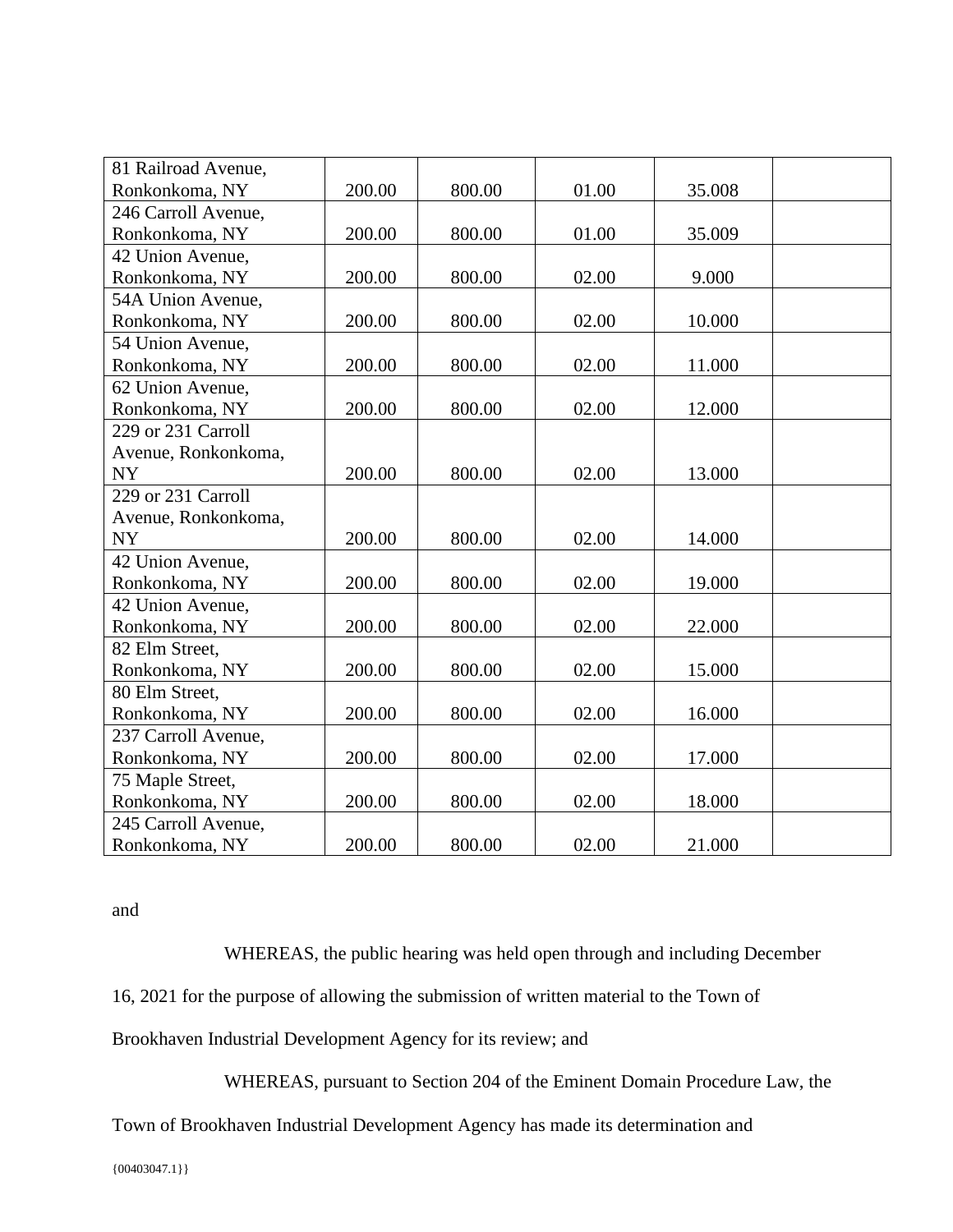findingswith regard to the proposed acquisition and public project;

NOW, THEREFORE, BE IT RESOLVED by the Town of Brookhaven Industrial

Development Agency that the following constitutes its determination and findings, and is hereby

adopted as such:

- 1. The purpose of the acquisition of the Subject Properties is to redevelop approximately 54 acres of land within the Town of Brookhaven, defined by Union Avenue and Union Street to the north, the Village Plaza Drive development to the east, the Long Island Railroad Ronkonkoma Branch rail line to the south, and Ronkonkoma Avenue, Garrity Avenue, and Hawkins Avenue to the west ("Project Area") for the public purpose of economic revitalization, economic redevelopment and remediation of blight ("Ronkonkoma Hub Redevelopment Project" or the "Project").
- 2. The Subject Properties are a mix of commercial and residential properties, some of which are occupied and some of which are vacant.
- 3. The local community will benefit from the use of eminent domain to acquire the Subject Properties because it will allow the Project Area to be developed with denser housing, office space, retail uses, entertainment venues, and public spaces in an area that is walkable, inviting, friendly, and aesthetically pleasing.
- 4. The Project Area is blighted and in need of comprehensive revitalization and redevelopment. The Town Board of the Town of Brookhaven ("Town") formally recognized this as early as 2007.
- 5. The Town has prepared and adopted several comprehensive land use plans, studies and zoning regulations to remediate the blighted conditions of the Project Area.
- 6. In April 2008 and March 2009, the Town prepared a two-phase *Ronkonkoma Hub Planning Study* concerning the revitalization of the Project Area.
- 7. In August 2010, the Town prepared a *Draft Ronkonkoma Hub Transit-Oriented Development Draft Land Use and Implementation Plan* pertaining to the Project Area.
- 8. In January 2011, the Town issued a Request for Expressions of Interest ("RFEI") to ensure its planning efforts would result in actual redevelopment of the blighted Project Area.
- 9. In September 2011, the Town issued a Request for Qualifications ("RFQ") for a master developer for the Project Area.
- 10. On February 7, 2012, the Town designated Trec Ronk Hub, LLC as master developer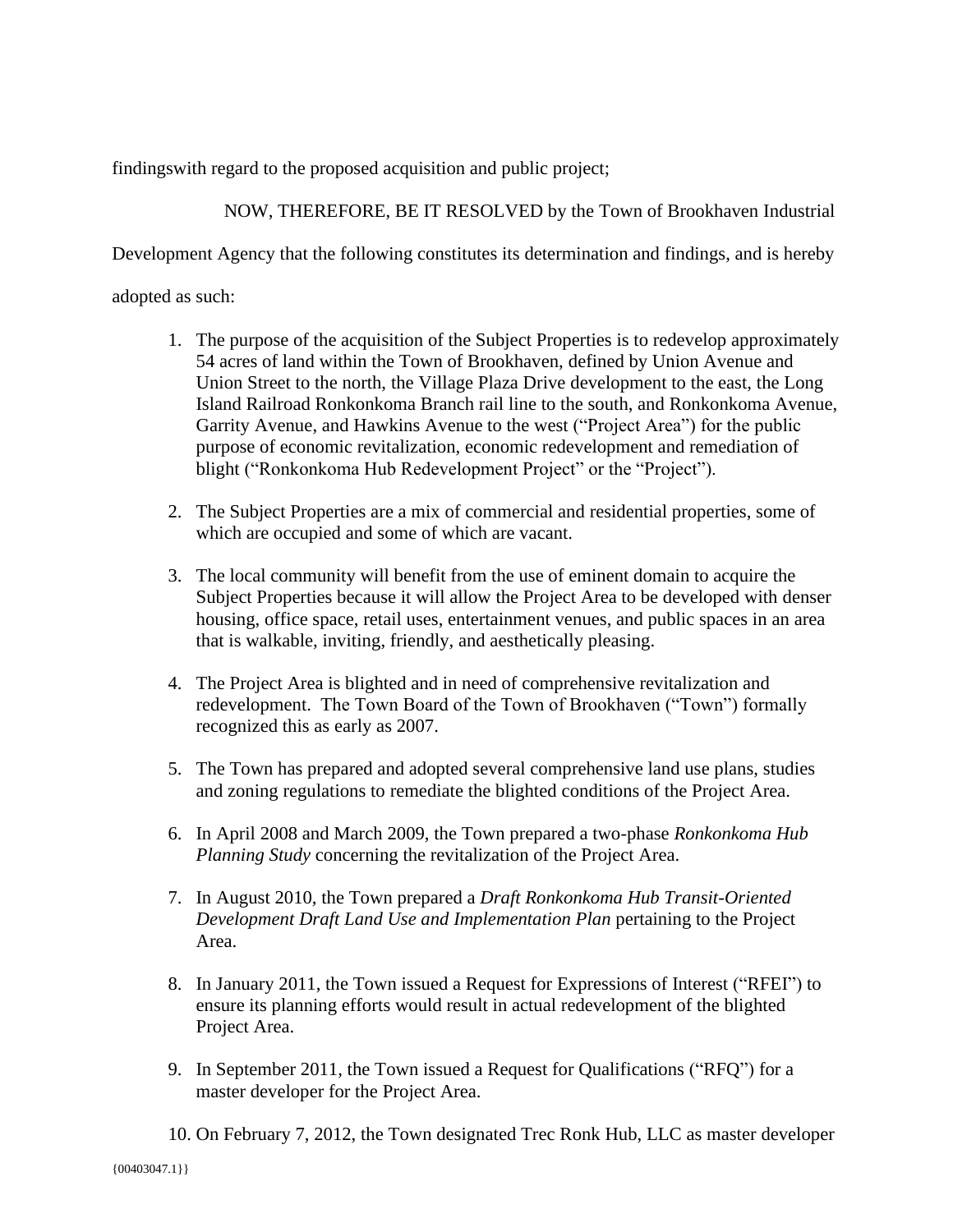for the Ronkonkoma Hub Redevelopment Project ("Master Developer") and, in September 2012, the Town executed a Master Developer Designation Agreement ("MDDA") with Trec Ronk Hub, LLC for the Ronkonkoma Hub Redevelopment Project within the Project Area.

- 11. Thereafter, the Town prepared a *Blight Study*, dated September 2012, for the Ronkonkoma Hub Redevelopment Project within the Project Area ("Blight Study").
- 12. The Blight Study identified several conditions in the Project Area as evidence of blighted conditions, including vacant and partially vacant properties and buildings, significant underutilization of development potential, deteriorated buildings, inadequate curb and sidewalk areas, lack of appropriate drainage and sewage infrastructure, incompatible land uses, and aesthetic and visual character of the area. It also concluded that the Project Area is sufficiently blighted to warrant the preparation of an Urban Renewal Plan in accordance with Article 15 of the New York State General Municipal Law. The Town of Brookhaven Industrial Development Agency finds the Blight Study to be credible.
- 13. On September 20, 2012, the Town, by Resolution 2012-804, designated the Project Area as "appropriate for urban renewal pursuant to Article 15 of the New York State General Municipal Law," and authorized the preparation of an Urban Renewal Plan.
- 14. Thereafter, the Town prepared an *Urban Renewal Plan* for the Project Area, dated October 2013. The stated purpose of the Urban Renewal Plan was to facilitate the redevelopment of the Project Area as a transit-oriented development ("TOD") featuring a mix of higher density residential development, commercial, hospitality, institutional, office, and retail uses, conference, entertainment and exhibition venues, and public designated outdoor spaces. The *Urban Renewal Plan* also stated that such TOD development was designed to both complement and benefit from the presence of the Ronkonkoma railroad station and its associated commuter passenger volumes.
- 15. The objectives of the *Urban Renewal Plan* were to eliminate blight conditions, promote compact, mixed-use development in proximity to the commuter rail station, and encourage development that supports transit.
- 16. The *Urban Renewal Plan* recommended rezoning the entire Project Area to a TOD district, and to acquire property within the Project Area for redevelopment purposes, including through the use of eminent domain. The Town of Brookhaven Industrial Development Agency finds the *Urban Renewal Plan* to be credible.
- 17. In connection with the proposed TOD rezoning of the Project Area, the Town prepared an updated *Ronkonkoma Hub Transit-Oriented Development (TOD) Land Use and Implementation Plan*, dated October 2013. The Town of Brookhaven Industrial Development Agency finds the *Ronkonkoma Hub Transit-Oriented Development (TOD) Land Use and Implementation Plan* to be credible.

 ${00403047.1}$ 18. On June 24, 2014, the Town Board adopted (i) the *Urban Renewal Plan*, (ii) the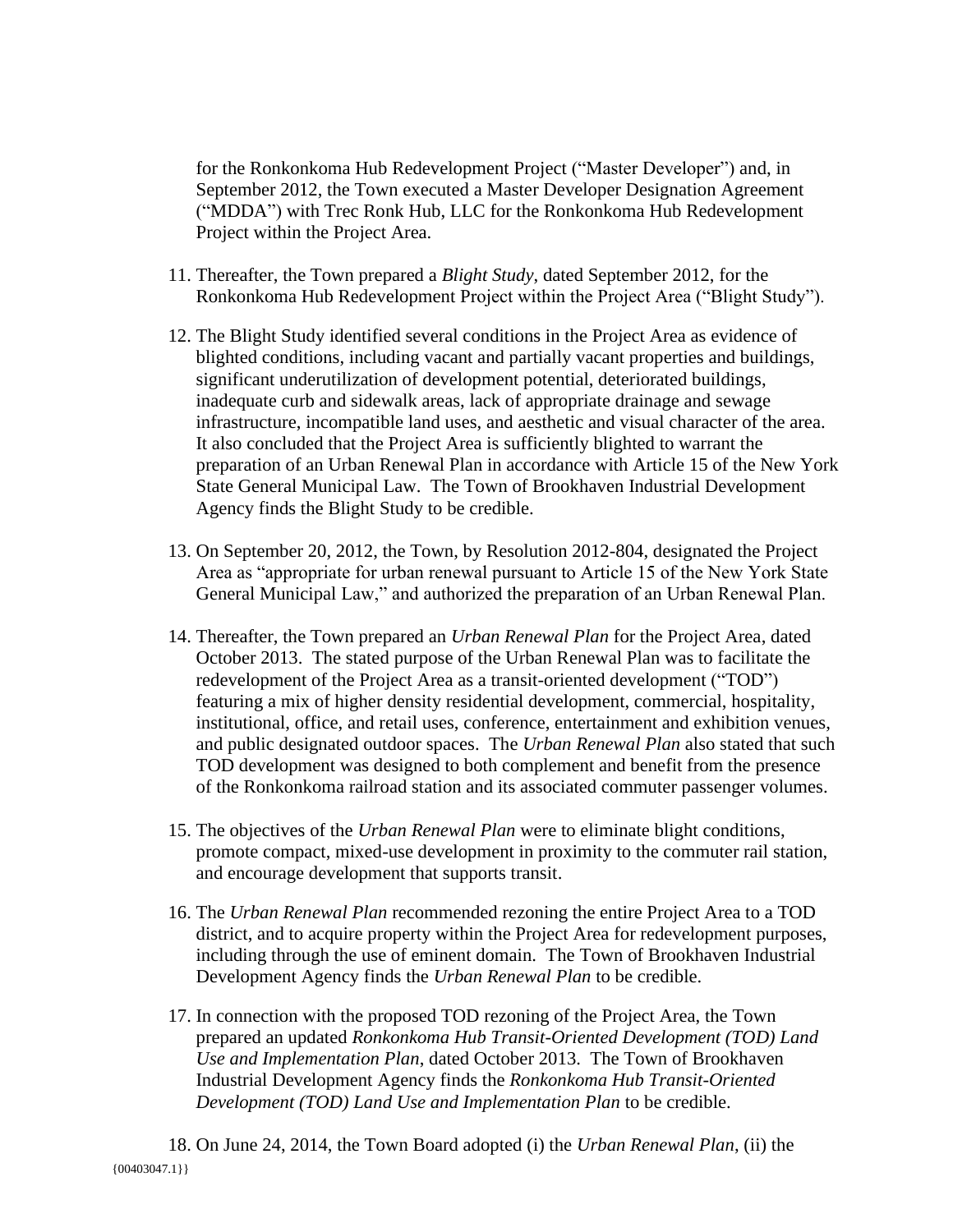aforesaid *Land Use and Implementation Plan*, (iii) the Ronkonkoma Hub TOD zoning district (which covers the Subject Properties), and (iv) the Ronkonkoma Hub TOD zoning regulations.

- 19. On May 27, 2021, the Town Board adopted Resolution 2021-368, which designated the Town of Brookhaven Industrial Development Agency as an agency that may effectuate and implement urban renewal projects and plans in the Town of Brookhaven pursuant to the Town of Brookhaven Industrial Development Agency's statutory powers.
- 20. On August 2, 2021, the Town of Brookhaven Industrial Development Agency entered into an agreement with Ronk Hub, LLC, the successor to Trec Ronk Hub, LLC ("Master Developer"), entitled, "Condemnation/Acquisition Agreement," which requires Ronk Hub, LLC to pay for the costs associated with the condemnation of the Subject Properties by the Town of Brookhaven Industrial Development Agency.
- 21. Commencement of construction for redevelopment of the Project Area began in 2016, and at least several millions dollars have been expended for public infrastructure for the Project Area, mostly in the form of a sewer system, road improvements, and utility improvements.
- 22. The sewer system that the Master Developer installed has a capacity of 1.5 Million gallons per day. The sewer system moves sanitary waste to the Suffolk County Sewer District Three treatment facility.
- 23. It is estimated that, when the Ronkonkoma Hub Redevelopment Project is fully built, it will need approximately 400,000 gallons of sewer capacity per day, leaving approximately 1.1 Million gallons per day for use by other economic development in the area, such as businesses and residences. The use of sewers in place of cesspools or septic systems will provide a benefit to the environment. In addition, existing businesses now using cesspools and septic systems will be able to connect to and use the sewer system instead. As just one example, the Long Island Mac Arthur Airport will be able to stop using septic systems for its wastewater, and will be able to connect to the sewer system installed for the Ronkonkoma Hub Redevelopment Project.
- 24. During the course of the Ronkonkoma Hub Redevelopment Project thus far, the Master Developer has invested several million dollars to upgrade the roads and utilities in the area of the Project. Once the project is complete, the investment made in roads, utilities and other public infrastructure (not including the sewer system) is expected to be more than Fifteen Million Dollars (\$15,000,000.00).
- 25. New York State has committed 50 Million Dollars (\$50,000,000.00) for parking infrastructure associated with the Ronkonkoma Hub Redevelopment Project.
- 26. The County of Suffolk has supported the sewer aspect of the Ronkonkoma Hub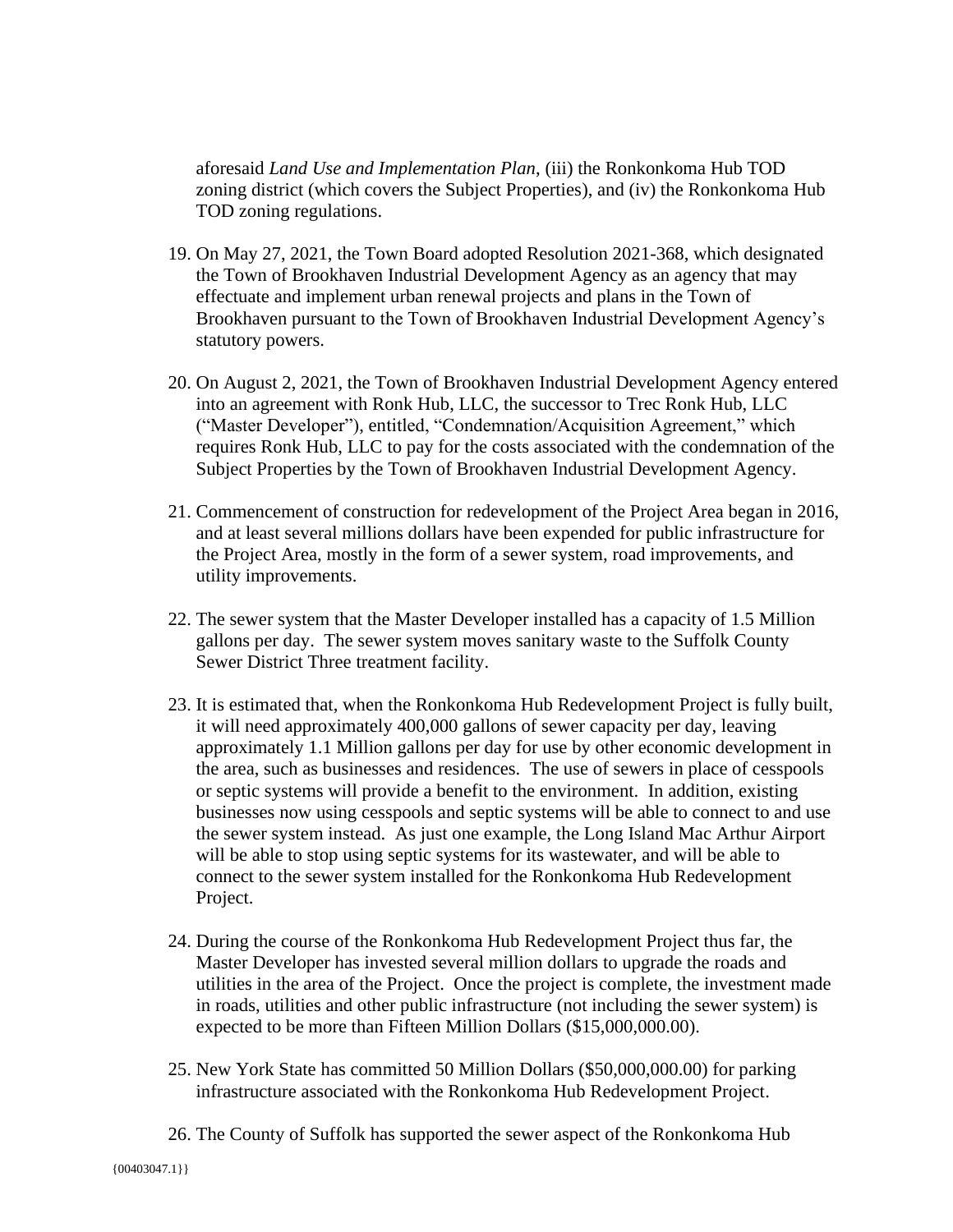Redevelopment Project.

- 27. The Town of Brookhaven has supported the zoning aspects of the Ronkonkoma Hub Redevelopment Project.
- 28. The local civic associations (i.e., the Ronkonkoma Civic Association and the Lake Ronkonkoma Civic Organization) and chambers of commerce (i.e., the Ronkonkoma Chamber of Commerce, the Holbrook Chamber of Commerce, and the Greater Middle Country Chamber of Commerce) have supported the Ronkonkoma Hub Redevelopment Project.
- 29. Regional businesses and labor organizations, including IBEW Local 25, have supported the Ronkonkoma Hub Redevelopment Project.
- 30. During the course of the Ronkonkoma Hub Redevelopment Project thus far, the Master Developer has purchased four environmentally-contaminated industrial parcels and developed them with six new buildings that include 489 new dwellings. 94% of those dwellings are currently leased.
- 31. The Project Area will be redeveloped in accordance with zoning classifications and regulations applicable to the Town of Brookhaven Ronkonkoma Hub Transit-Oriented Development District. The Town of Brookhaven Industrial Development Agency finds that this redevelopment will remove blight and revitalize the economy within the Project Area.
- 32. The Master Developer estimates that the redevelopment of the Project Area will lead to the creation of over 11,000 jobs, both temporary and permanent. The Town of Brookhaven Industrial Development Agency finds this estimate to be credible.
- 33. Property values in and around the Project Area will increase as old industrial use properties are converted into a walkable mixed-use community, with public spaces, by the Ronkonkoma Hub Redevelopment Project.
- 34. Community residents will enjoy being able to walk from their homes to a nice public green area with restaurant, retail, and office space.
- 35. The Master Developer has acquired 14 parcels of property in the Project Area through private negotiations and has contacted other property owners in the Project Area regarding purchasing their properties.
- 36. The Ronkonkoma Hub Redevelopment Project has been subjected to a comprehensive multi-year review pursuant to the New York State Environmental Quality Review Act ("SEQRA"), which has comprehensively identified and evaluated the potential environmental impacts of the Project, including on residents of the locality.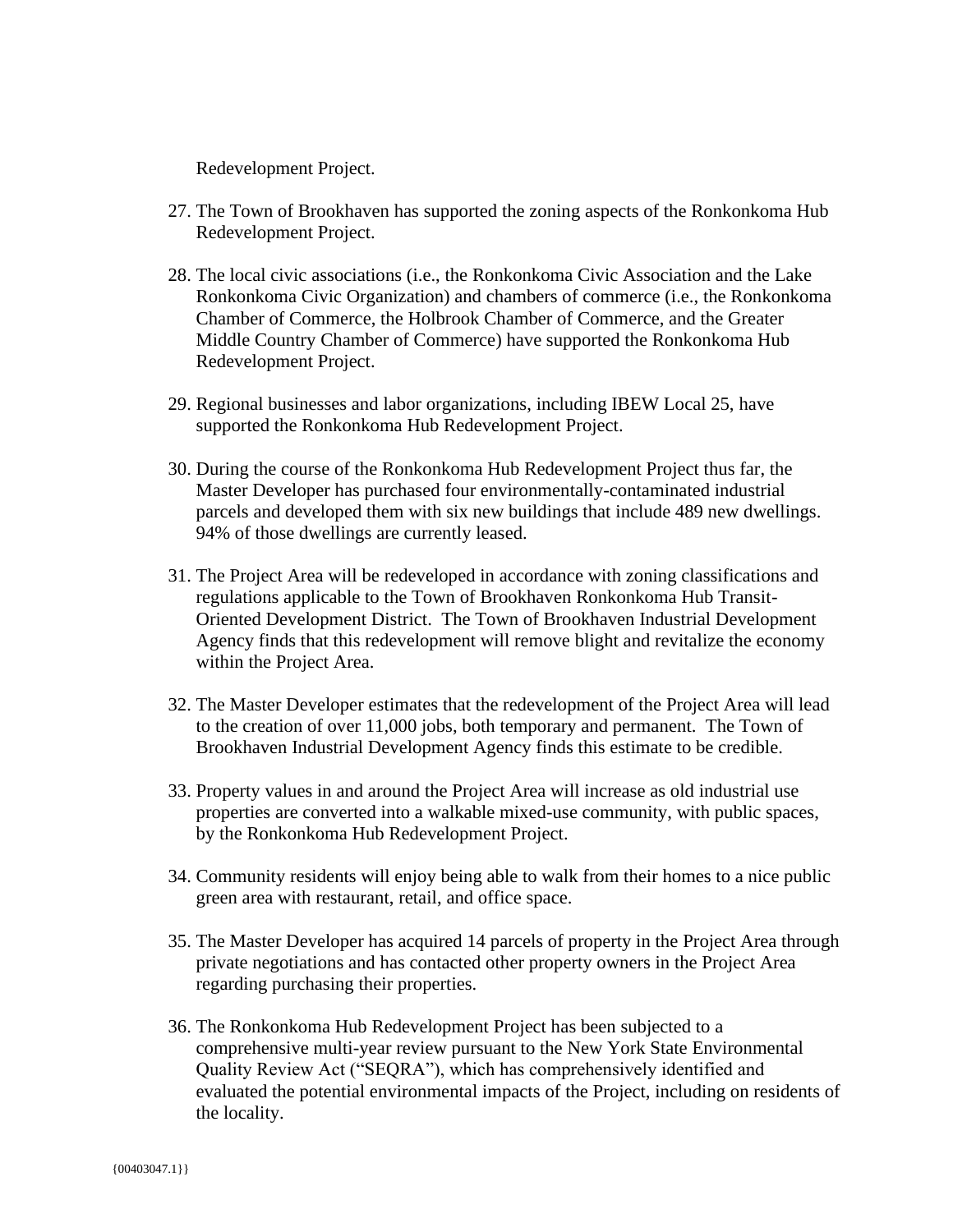- 37. On May 12, 2010, the Town Board prepared a Part 1 Environmental Assessment Form ("EAF") to commence SEQRA review of the potential environmental impacts of the Ronkonkoma Hub Redevelopment Project.
- 38. On August 17, 2010, the Town Board issued a SEQRA "positive declaration," which required preparation of a draft generic environmental impact statement ("DGEIS") to evaluate the potential impacts of the Town's proposed adoption of a *Draft Ronkonkoma Hub Transit-Oriented Development, Draft Land Use and Implementation Plan*, proposed adoption of a TOD zoning district for the Project Area, rezoning of the Project Area into the new TOD zoning district, and ultimate redevelopment of Project Area properties, including those proposed for condemnation by the Town of Brookhaven Industrial Development Agency, in accordance with the *Land Use and Implementation Plan* and the TOD zoning district regulations.
- 39. The Town Board prepared a *Draft Generic Environmental Impact Statement* ("DGEIS"), dated September 2010, which evaluated a theoretical maximum development scenario for the Project Area in accordance with the proposed TOD zoning for the Project Area.
- 40. On September 21, 2010, the Town Board accepted the DGEIS as complete and adequate for public review.
- 41. On October 19, 2010, the Town held a public hearing on the DGEIS.
- 42. On October 29, 2010, the comment period on the DGEIS closed.
- 43. Thereafter, the Town Board prepared an updated Part 1 EAF because the densities evaluated in the Town's 2013 *Urban Renewal Plan* differed from those densities evaluated in the Town Board's 2010 DGEIS.
- 44. On October 1, 2013, the Town issued a SEQRA "positive declaration," which required preparation of a supplemental DGEIS for the Ronkonkoma Hub Redevelopment Project.
- 45. On November 12, 2013, the Town Board accepted a *Draft Supplemental GEIS* ("DSGEIS") as complete and adequate for public review.
- 46. On January 9, 2014, the Town Board held a public hearing on the DSGEIS.
- 47. On February 10, 2014, the comment period on the DSGEIS closed.
- 48. In April 2014, the Town filed a *Final Generic Environmental Impact Statement* ("FGEIS") for the Ronkonkoma Hub Redevelopment Project.
- 49. On June 24, 2014, the Town adopted a SEQRA *Findings Statement* for the Ronkonkoma Hub Redevelopment Project, which certified that the Town Board